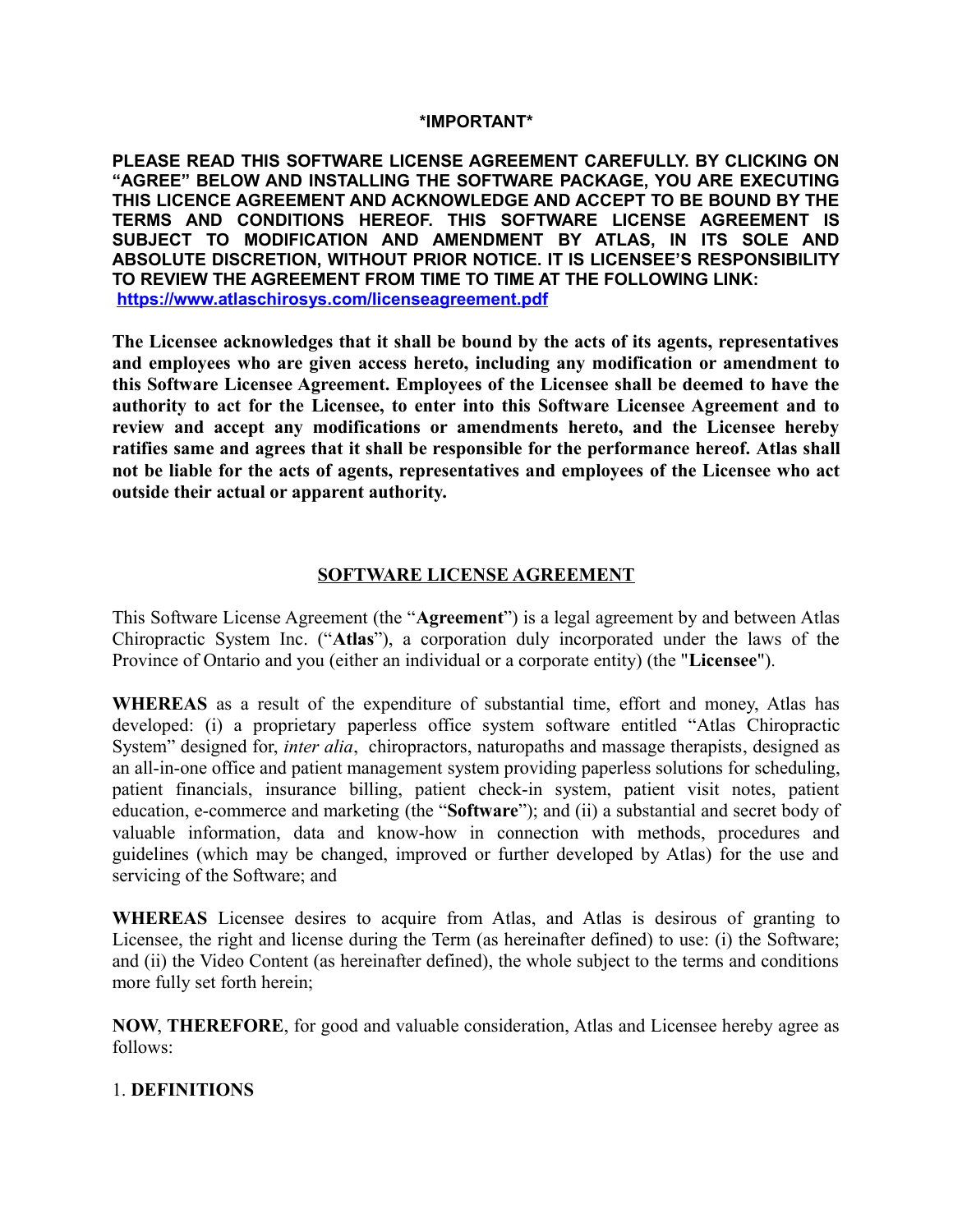- 1.1 "**Documentation**" means the technical publications relating to the Software, as the case may be, such as reference, user, installation, systems administrator and technical guides, delivered or made available by Atlas to Licensee, as these may be amended and updated by Atlas from time to time;
- 1.2 "**Intellectual Property Rights**" means patent rights (including but not limited to rights in patent applications or disclosures and rights of priority), copyright (including but not limited to rights in audiovisual works and moral rights), trade secret rights, and any other intellectual property rights recognized by the law of each applicable jurisdiction.
- 1.3 "**Updates**" means Software improvements, releases, corrections, revisions, enhancements, fixes, upgrades or other modifications to the Software made available to licensees of the Software from time to time.
- 1.4 "**Person**" means any individual, body corporate, partnership, limited liability company, joint venture, trust, association, unincorporated organization or any other entity recognized by law.
- 1.5 "**Support**" means telephone support, e-mail support, live chat, and remote access support, weekdays (except on statutory holidays), Monday to Thursday from 8:00 AM to 7:30 PM EST and Fridays from 8:00 AM to 4:30 PM EST; and Updates.
- 1.6 "**Video Content**" means proprietary Atlas video clips or other audio-visual works uploaded by Licensee in connection with or contained in the Software and intended as peripheral educational information and/or demonstration tools and data for Licensees.

### 2. **GRANT OF LICENSE**

2.1 Subject to the terms and conditions of this Agreement, Atlas hereby grants Licensee a non-exclusive, non-assignable, non-transferable (unless otherwise expressly approved by Atlas in writing) license: (i) to use and display the Software, solely for the purposes contemplated in this Agreement; and (ii) to use and display Video Content solely for the purpose of enabling Licensee to use the Software during the Term.

2.2 This license permits the installation of the Software on a single server or network (servicing such number of work stations as may exist at the time of installation of the Software) belonging to or under the direct and exclusive control of Licensee, at a single location (identified as the Licensee's principal place of business). Commercial time-sharing, rental, consignment or service bureau use of the Software is prohibited. For greater certainty, it is understood and agreed that this grant is valid for a single location only and if Licensee currently has or later will have multiple places of business, all such additional locations which desire to use the Software or Video Content shall be required to acquire a separate license for each such location.

2.3 Notwithstanding anything herein, Licensee shall not modify or merge the Software with any other software nor shall Licensee modify any Documentation without the prior written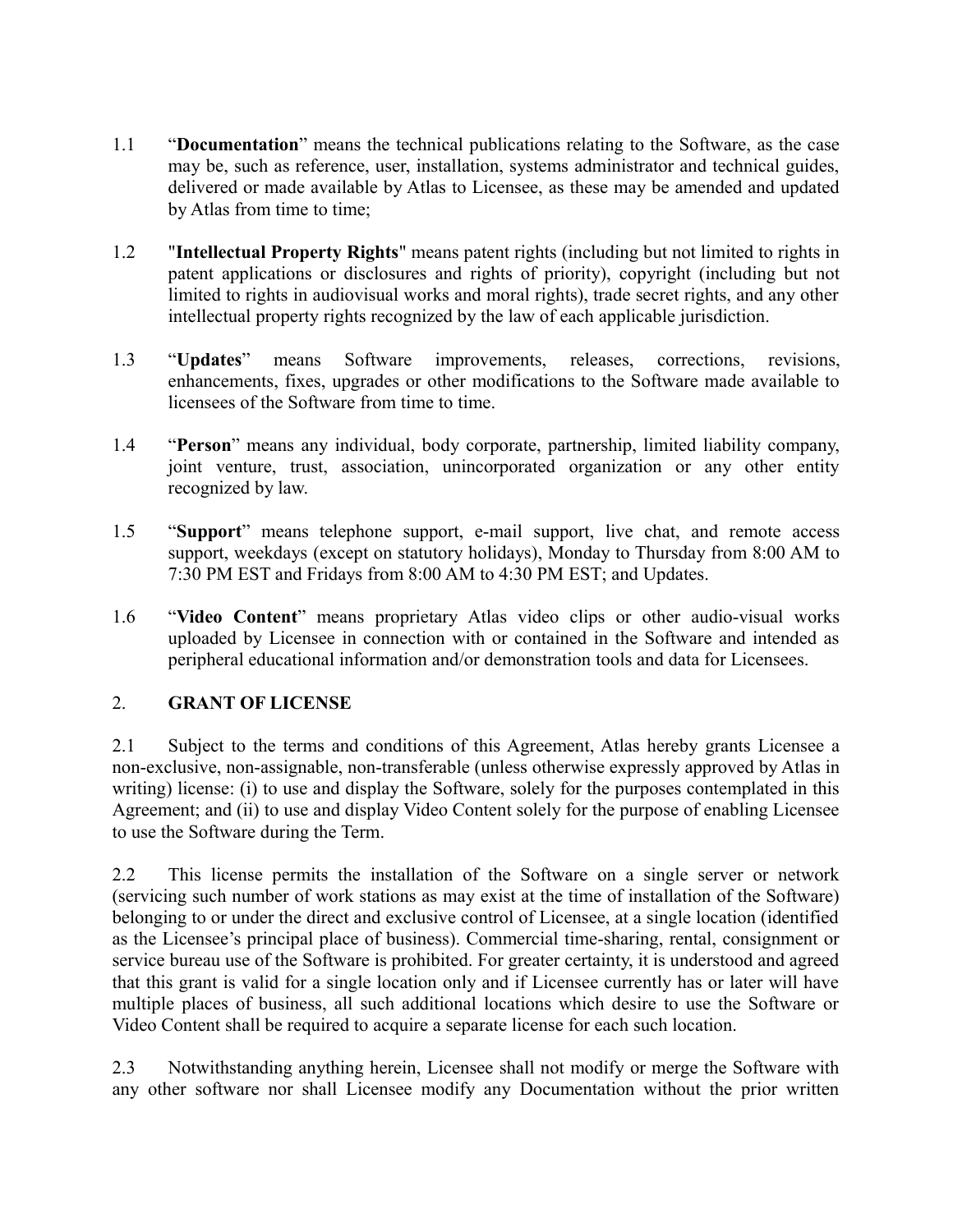consent of Atlas, which consent may be withheld in Atlas' sole and absolute discretion. Without limiting the generality of the foregoing, any permitted modification or merger shall not in any way diminish Atlas' rights, title and interest in and to the Software and Documentation or constitute a waiver of any rights in the Software or Documentation. This license does not permit the use of the Software for creation of new versions or products.

2.4 Nothing contained in this Agreement shall in any way prevent or hinder Atlas or any of its Affiliates from using or granting to any Person additional rights and licenses as it may deem desirable to use its Software or Video Content or sell its Software or to engage in a business using the Software.

2.5 Licensee shall not be entitled to appoint any sub-Licensees or otherwise assign its license hereunder to any third party, without Atlas' prior written consent, in its discretion. Any unauthorized sub-license, assignment or transfer shall immediately void this Agreement and terminate any grant of rights hereunder. Any permitted transfer shall be subject to a transfer fee to be determined by Atlas at that time.

# 3. **TERM**

3.1 The term of this Agreement will continue in perpetuity unless it is terminated earlier in accordance with the provisions hereof.

## 4. **LICENSE RESTRICTIONS**

4.1 Licensee will not disassemble, modify, make copies of, merge or include with other software, decompile, or reverse engineer the Software to its source code, in whole or in part, nor shall Licensee create derivative works from the Software, nor shall it cause or permit third parties to do so. In addition, Licensee shall not: (i) use or export the Software in violation of any applicable laws and regulations; (ii) use third party Software in conjunction with the Software without Atlas' prior written consent; (iii) delete, fail to reproduce or modify any copyright or other proprietary rights notices which appear on or in the Software or Documentation; and (iv) directly or indirectly sell, sub-license, relicense, distribute, rent or lease the Software or any portion thereof to any third party.

4.2 Licensee's rights in the Software will be limited to those expressly granted in this Agreement. All rights not expressly granted to Licensee hereunder are reserved to Atlas.

4.3 This license is valid only for the current version of the Software, subject to any new versions or Updates purchased by the Licensee, in which case such new versions and/or Updates shall be subject to the provisions of this Agreement. Subsequent versions or Updates not purchased, if any, must be acquired separately or as otherwise expressly set forth herein. The installation of new versions or Updates of the Software shall be charged to the Licensee for a license fee to be determined by Atlas.

4.4 Licensee shall not permit the distribution of copies of the Software or Documents to any Person;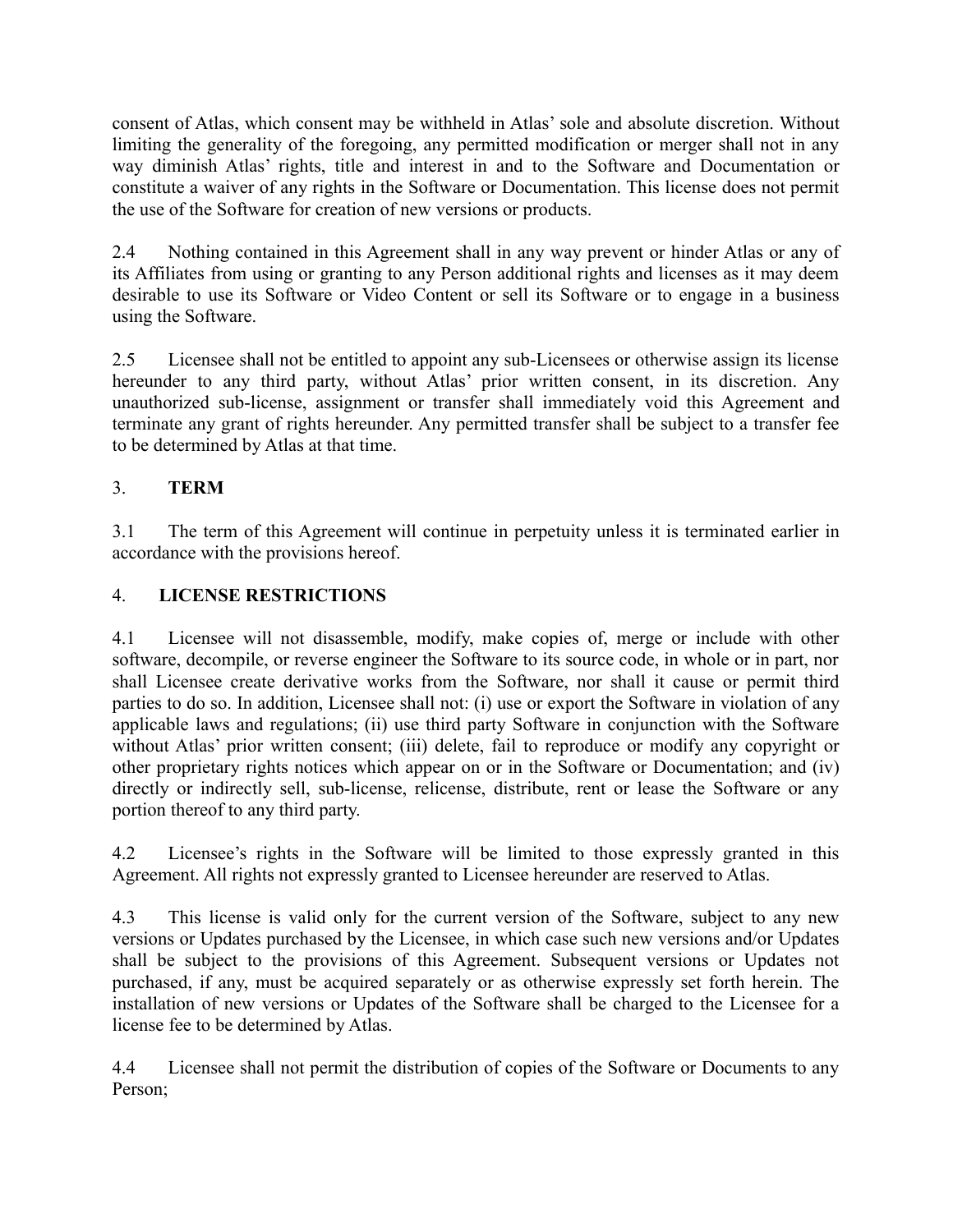4.5 Licensee shall not grant a hypothec, mortgage, lien or other security interest in its right and license and shall keep the Software in its possession, as the case may be, free and clear of any encumbrance.

# 5. **TECHNICAL SUPPORT AND TRAINING**

5.1 Subject to the payment of a package fee, plus applicable taxes, Atlas makes various additional technical support packages available to licensees from time to time, including: (i) Support packages; (ii) Update packages; and (iii) combined Support and Update packages. Such additional Support and/or Update packages are payable in advance by licensees which subscribe to such packages on a yearly basis and renew automatically and without formality, unless either party terminates the service upon written notice at least thirty (30) days prior to the expiration of the then current service period.

5.2 Subject to the payment of a daily fee, plus applicable taxes, Atlas makes training service available to licensees from time to time, including on-site training at licensees' places of business. The applicable daily fee varies in accordance with the geographical distance separating the licensees' and Atlas' places of business. Any travel by training personnel outside the Province of Ontario is subject to additional fees to cover reasonable travel and accommodation expenses.

5.3 Atlas reserves the right to discontinue, replace, modify or otherwise alter any additional Support and/or Update packages and training services without prior notice, provided that any prepaid packages or services shall be honoured by Atlas until expiration thereof.

# **6. PROPRIETARY RIGHTS**

6.1 The Software (including, without limitation, source and object codes), and any Updates, the Documentation, Video Content and all goodwill attaching thereto are and will remain the sole and exclusive property of Atlas. Atlas' rights under this subsection include, but are not limited to, all Intellectual Property Rights in and to the Software, Documentation, Video Content, none of which may be reproduced without Atlas' prior written consent in each instance, in Atlas' sole and absolute discretion, except as otherwise expressly set forth herein.

6.2 Licensee will not delete or in any manner alter the Intellectual Property Rights notices of Atlas appearing on the Software as delivered to Licensee.

6.3 Licensee will take customary measures in the marketing and advertising of its business to protect Atlas' Intellectual Property Rights in the Software and will, to the extent lawful, report promptly to Atlas any confirmed, suspected or alleged infringement of such rights of which Licensee becomes aware.

6.4 Atlas reserves the sole and exclusive right in its discretion to assert claims against third parties for infringement or misappropriation of its Intellectual Property Rights in the Software.

## 7. **REPRESENTATIONS & LIMITED WARRANTIES**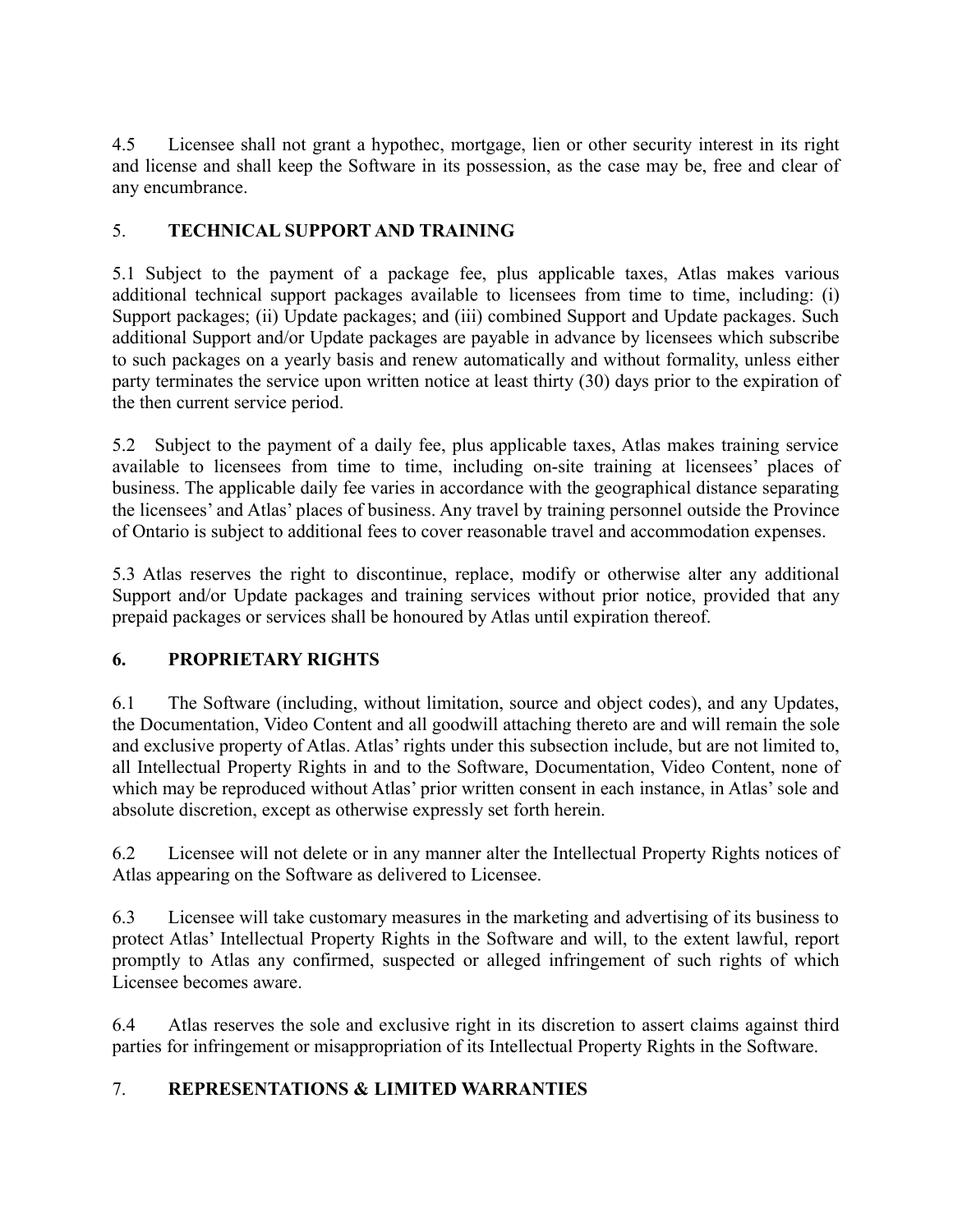7.1 Each party represents and warrants to the other party and acknowledges such other party's reliance upon such representations, that: (i) this Agreement has been duly authorized, executed and delivered by its representative; and (ii) it has the power and authority to enter into and perform its obligations under this Agreement.

7.2 Atlas represents and warrants to Licensee that it has the power and authority to grant any and all Intellectual Property Rights in the Software it purports to so grant hereunder, free and clear of all encumbrances.

7.3 Atlas warrants that the Software will perform substantially in accordance with its specifications and the Documentation for a period of one (1) year from the date the Software is installed on the Licensee's server (the "**Warranty Period**"), provided that: (i) Licensee is using the Software in accordance with the Documentation and Atlas guidelines; (ii) any performance issue, error or defect does not relate to third party software; and (iii) Licensee notifies Atlas of the error or defect within the Warranty Period. This warranty is void if Licensee or any third party changes or modifies the Software without the prior written consent of Atlas. The liability of Atlas under this Section 7.3 and Licensee's sole remedy for any breach of this warranty is limited to the correction of any defect by Atlas at its sole expense or, at Atlas' option, in its sole and absolute discretion, a refund in an amount equal to: (i) one (1) monthly installment of the licensee fee if said fee is paid by installment under a software lease agreement, as the case may be; or (ii) five hundred dollars (\$500) if said licensee fee is paid in one lump sum; and/or termination of this Agreement by Licensee upon written notice thereof.

7.4 Licensee accepts full responsibility for its system configuration, design and requirements, Software installation, data conversion, and any unauthorized modifications, changes or alterations to the Software.

7.5 Licensee acknowledges that any organization that works in the healthcare industry in the United States must comply with the Health Insurance Portability and Accountability Act (HIPAA) security rule and that HIPAA regulations apply to any Canadian healthcare organization or business associate that interacts with centers for Medicare and Medicaid services or any other United States covered entity. Therefore, Licensee undertakes, represents and warrants that, to the extent that it interacts with the U.S. healthcare industry, it is (or shall become prior to collecting patient information) compliant with all applicable guidelines and requirements of HIPAA and The Health Information Technology for Economic and Clinical Health Act (HITECH) and that all the required physical, network, and process security measures are in place and followed to ensure the protection of sensitive patient data. The Licensee acknowledges that the HIPAA Privacy Rule addresses the saving, accessing and sharing of medical and personal information of any individual, while the HIPAA Security Rule more specifically outlines national security standards to protect health data created, received, maintained or transmitted electronically, also known as electronic protected health information (ePHI). Licensee hereby releases and forever discharges Atlas, its representatives, successors, shareholders, directors and assigns (hereinafter collectively referred to as the "**Releasees**") and shall indemnify and hold the Releasees harmless from any and all liability arising directly or indirectly as a result of Licensee's breach or default of the undertakings, representations and warranties made under this provision.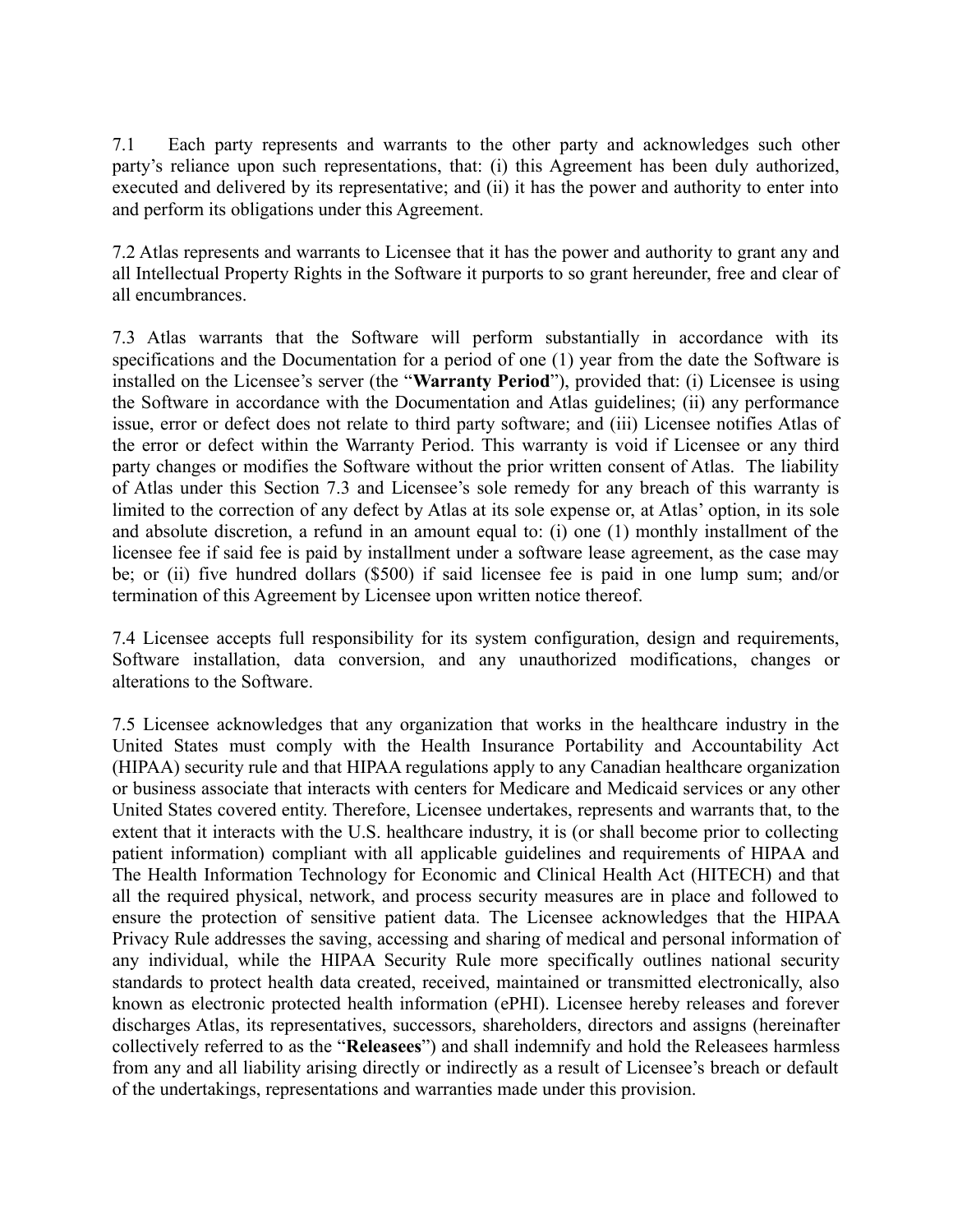## 8. **DISCLAIMER AND LIMITATION OF LIABILITY**

8.1 EXCEPT FOR THE REPRESENTATIONS AND LIMITED WARRANTIES CONTAINED IN SECTIONS 7 AND 9 OF THIS AGREEMENT, AND TO THE MAXIMUM EXTENT PERMITTED BY LAW, ATLAS DISCLAIMS ALL WARRANTIES, EXPRESS OR IMPLIED, WITH RESPECT TO THE LICENSED SOFTWARE, DOCUMENTATION AND SERVICES, INLCUDING, BUT NOT LIMITED TO, WARRANTIES OF MERCHANTABILITY OR FITNESS FOR A PARTICULAR PURPOSE, QUIET ENJOYMENT, QUIET POSSESSION OR CORRESPONDENCE TO DESCRIPTION. ATLAS DOES NOT WARRANT THAT THE OPERATION OF THE LICENSED SOFTWARE WILL BE ERROR-FREE OR UNINTERRUPTED OR THAT ALL SOFTWARE ERRORS CAN OR WILL BE CORRECTED. ALL ERROR CORRECTIONS OR BUG-FIXES PROVIDED TO LICENSEE WHICH ARE NOT MADE GENERALLY COMMERCIALLY AVAILABLE AS PART OF AN UPDATE ARE PROVIDED "AS IS" WITHOUT WARRANTY OR CONDITION OF ANY KIND. ANY SUPPLEMENTS OR UPDATES TO THE SOFTWARE INCLUDING, WITHOUT LIMITATION, ANY FIXES OR ERROR CORRECTIONS PROVIDED AFTER THE EXPIRATION OF WARRANTY PERIOD EXPRESSLY SET FORTH HEREIN IS NOT COVERED BY ANY WARRANTY OR CONDITION, EXPRESS, IMPLIED OR STATUTORY.

8.2 UNDER NO CIRCUMSTANCES SHALL ATLAS BE LIABLE TO LICENSEE FOR ANY ACT OR OMISSION, CONCERNING PERFORMANCE OR NON-PERFORMANCE BY ATLAS OF ITS OBLIGATIONS PURSUANT TO THIS AGREEMENT. IN NO EVENT SHALL ATLAS BE LIABLE FOR DAMAGES, INCLUDING ANY SPECIAL, INDIRECT, PUNITIVE, EXEMPLARY, INCIDENTAL OR CONSEQUENTIAL DAMAGES, AS WELL AS FOR LICENSEE'S LOSS OF REVENUE OR PROFITS, LOSS OF DATA, OR ANY DAMAGES CLAIMED AGAINST LICENSEE BY ANY OTHER PARTY EVEN IF ATLAS HAS BEEN ADVISED, IN ALL CASES, OF THE POSSIBILITY THEREOF. LICENSEE ACKNOWLEDGES THAT WITHOUT ITS AGREEMENT TO THE LIMITATIONS CONTAINED HEREIN, THE FEES CHARGED FOR THE SOFTWARE HEREIN WOULD BE HIGHER.

8.3 Licensee hereby acknowledges and agrees that the Video Content is intended for educational and promotional purposes only and is not intended nor may it be interpreted as a substitute for professional medical advice, medical diagnoses, opinion, treatment or services to the Licensee, Licensee's patients, Licensee's staff or any third parties for whom Licensee is responsible at law. Licensee hereby releases and forever discharges Atlas, its representatives, successors, shareholders, directors and assigns (hereinafter collectively referred to as the "**Releasees**") and shall indemnify and hold the Releasees harmless from any and all liability arising directly or indirectly as a result of Licensee's use of Video Content.

8.4 It is understood and agreed that Licensee shall be solely responsible for: (i) obtaining informed patient consent for treatment and for the collection, use and disclosure of personal information in accordance with applicable privacy legislation and industry-standard privacy protection protocols; (ii) obtaining express opt-ins from patients in accordance with applicable anti-spam legislation in the event that Licensee elects to send electronic communications to its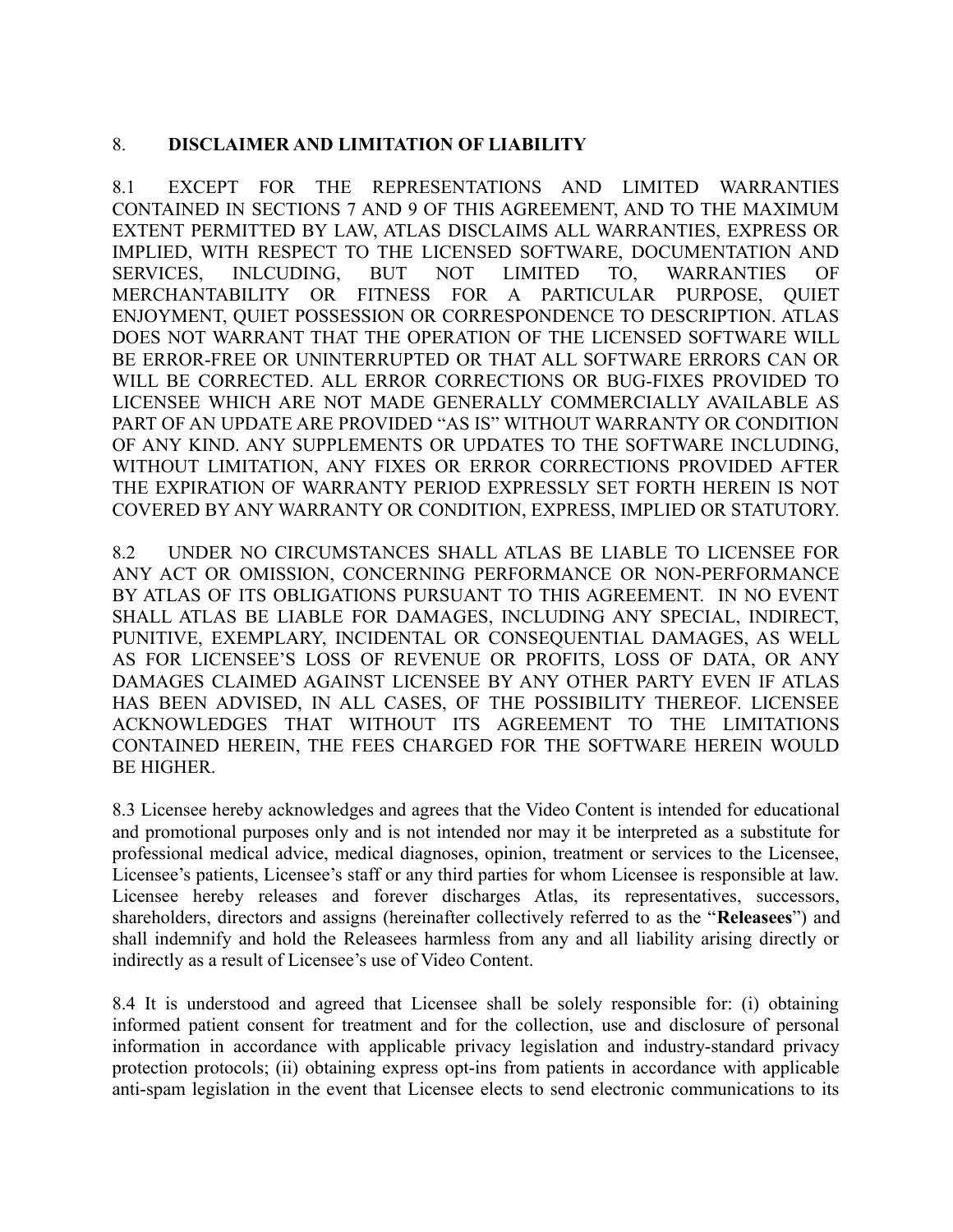patients or other third parties; and (iii) obtaining informed consent of patients in connection with the use of apps and web-based products that may link with the Software. Licensee hereby unconditionally and irrevocably releases and forever discharges Releasees and shall indemnify and hold the Releasees harmless from any and all liability arising directly or indirectly as a result of : (a) Licensee's collection, use, disclosure and storage of personal third party information; (b) third party hacking, theft, use, disclosure or manipulation of personal third party information in Licensee's possession or control; or (c) Licensee failure to obtain required consents and opt-ins and/or failure to respect opt-out requests, as required by applicable privacy and anti-spam legislation. For greater certainty, under no circumstances shall the Releasees be liable to Licensee and to any third party claimant for any act or omission by the Licensee of its legal obligations arising under applicable privacy or anti-spam legislation.

8.5 At Licensee's written request, Atlas shall, free of charge, for a period of one (1) week, as case may be, assist Licensee with its Software installation and data conversion for the purposes hereof. Atlas does not represent or warrant that the data conversion process shall be error-free nor that Licensee's data shall be convertible. Licensee may be required to manually convert its own data. Licensee acknowledges that its data may not be convertible and hereby releases and forever discharges Atlas from any and all liability in connection therewith. Licensee hereby unconditionally and irrevocably releases and forever discharges Atlas and shall indemnify and hold Atlas harmless from any and all liability arising directly or indirectly from any data conversion, including the loss, theft or inadvertent disclosure of patient information.

8.6 Any referral or reward program in place from time to time may be cancelled or modified by Atlas, without notice, in its sole and absolute discretion.

8.7 Atlas may provide and integrate various third party services and software in conjunction herewith including, without limitation, text messaging services, third party credit card processing and/or automatic debit processing services, electronic file transfer, and integrated third party software notes, macros and other supporting materials. Licensee acknowledges and agrees that such services are owned, operated, controlled and maintained by third parties and any access to or information, products or other services made available by such third parties are provided "as is" and without representations or warranties by Atlas of any nature or kind whatsoever, whether express or implied. Atlas assumes no responsibility whatsoever for the acts or omissions of third party proprietors of such services and software nor for those of the Licensee in using or operating same and over which Atlas has no control, ownership or oversight. To the fullest extent permissible by law, Atlas disclaims all warranties, express or implied, including, but not limited to, implied warranties of merchantability and fitness for a particular purpose. Atlas does not warrant that the functions contained in the services will be uninterrupted or error-free, that defects will be corrected, or that third party internet sites or servers that make text messaging, credit card processing and automatic debit processing services available, and electronic file transfers, are free of viruses or other harmful components. Atlas does not warrant or make any representations regarding the use or the results of the use of the materials in third party internet sites or third-party services in terms of their correctness, accuracy, timeliness, reliability or otherwise. Licensee assumes the entire cost of all necessary maintenance, repair or correction in respect of text messaging to the full and complete exoneration of Atlas. Licensee hereby unconditionally and irrevocably releases and forever discharges Atlas and shall indemnify and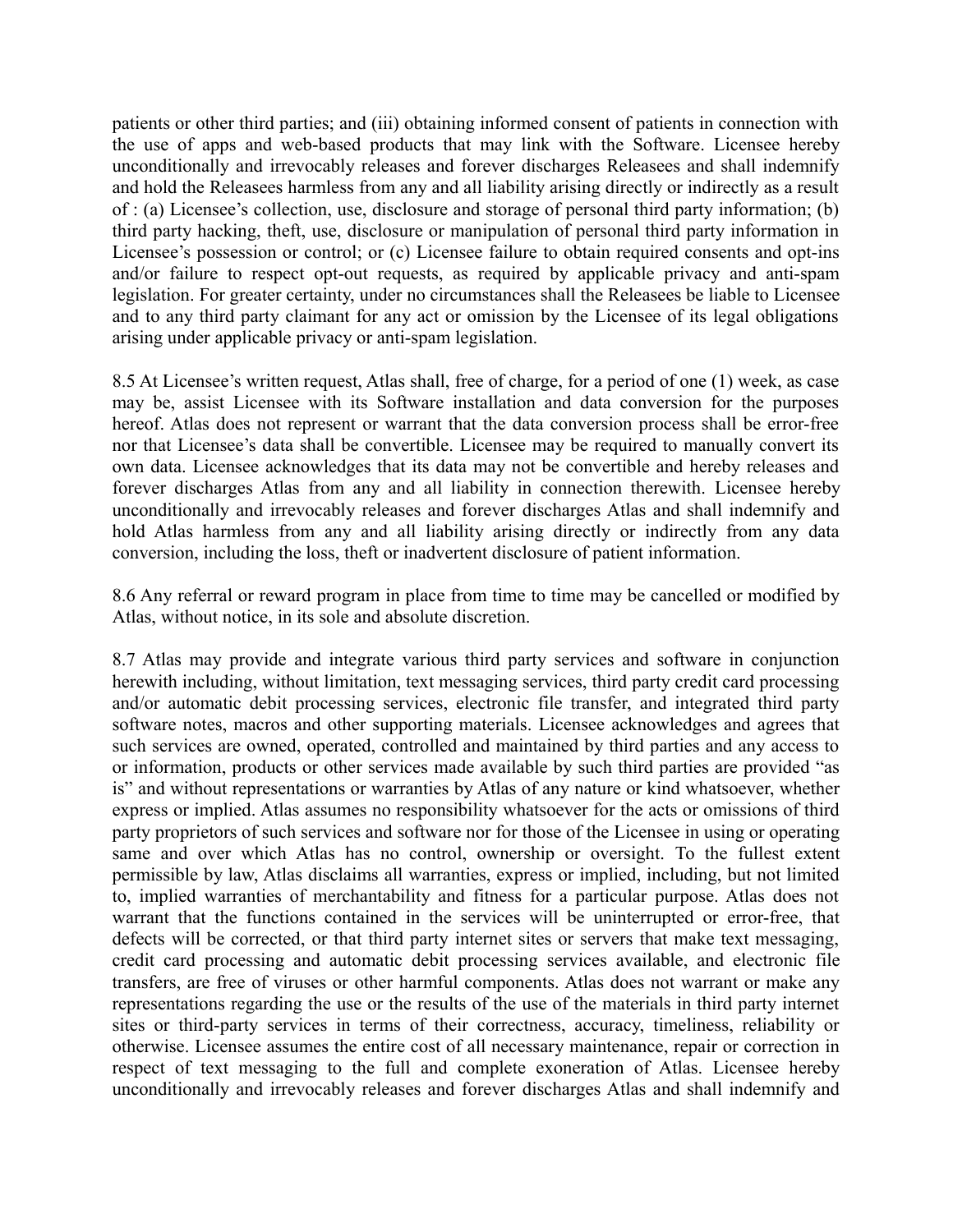hold Atlas harmless from any and all liability arising directly or indirectly from the current or future integration with any and all third party services and software. To the extent that Atlas operates, controls, stores, possesses and/or maintains any access to personal patient information including, without limitation, credit card information and bank account information to the fullest extent permitted by law, Atlas shall not be liable for, and Licensee hereby unconditionally and irrevocably releases and forever discharges Atlas and shall indemnify and hold Atlas harmless from any and all liability arising directly or indirectly from third party hacking, theft, use, disclosure or manipulation of such personal patient information.

8.8 Licensee hereby expressly grants Atlas permission to disclose Licensee's contact information solely to third party businesses and integrated services providers which deliver services, products and/or software in conjunction herewith (such as, without limitation, text messaging services, third party credit card processing and/or automatic debit processing services and integrated third party software notes, macros and other supporting materials). It is understood and agreed that such third party providers may use such contact information to communicate directly with Licensee. This consent may be revoked by Licensee at any time upon written notice to Atlas.

# 9. **INFRINGEMENT INDEMNITY**

9.1 Atlas represents and warrants that the Software was independently developed. Atlas will indemnify Licensee against, and will defend or settle at Atlas' own expense, any action or other proceeding brought against Licensee to the extent that it is based on a claim that the use of the Software as licensed in this Agreement infringes any copyright in Canada or any other country in which Atlas or its affiliates directly license or distribute the Software as of the Effective Date or in the future, infringes any patent, or that the Software incorporates any misappropriated trade secrets.

9.2 Atlas will have no obligation under this Section as to any action, proceeding, or claim unless: (i) Atlas is notified of it promptly; (ii) Atlas has sole control of its defense and settlement; and (iii) Licensee provides Atlas with reasonable assistance in its defense and settlement.

## 10. **INJUNCTIONS**

10.1 If Licensee's use of the Software under the terms of this Agreement is, or in Atlas' opinion is likely to be, enjoined due to the type of infringement or misappropriation specified in Section 9 above, then Atlas shall, either:

 (i) procure for Licensee the right to continue using such Software under the terms of this Agreement; or

 (ii) replace or modify such Software so that they are non-infringing and substantially equivalent in function to the enjoined Software; or

 (iii) if options (i) and (ii) above cannot be accomplished despite the reasonable efforts of Atlas, then Atlas shall both: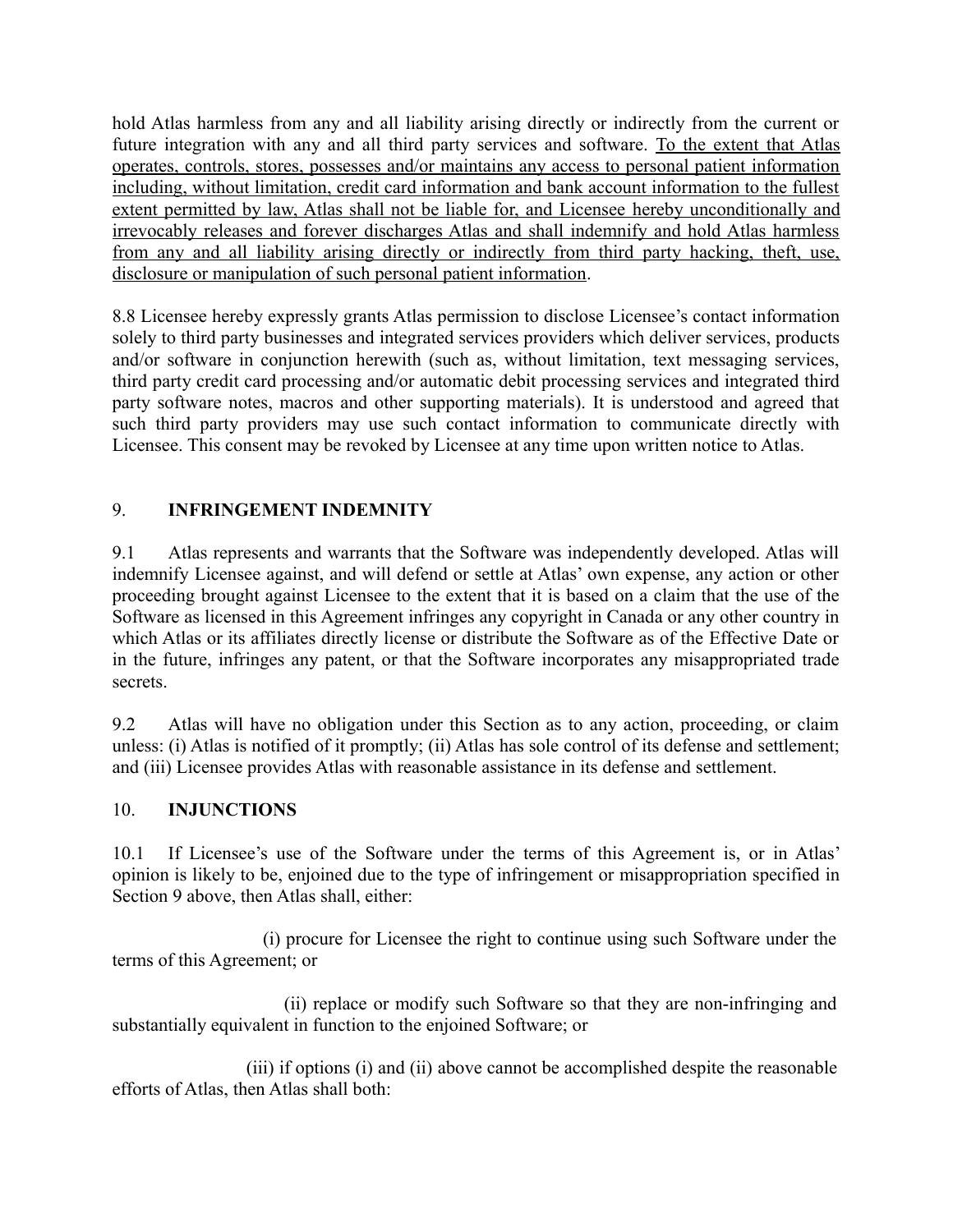(A) terminate Licensee's rights and Atlas' obligations under this Agreement with respect to such Software, and

 (B) refund to Licensee all advance payments made by Licensee to Atlas hereunder for future use of the Software (but not payments made for prior use of the Software).

## 10.2 THE FOREGOING ARE ATLAS' SOLE AND EXCLUSIVE OBLIGATIONS, AND LICENSEE'S SOLE AND EXCLUSIVE REMEDIES, WITH RESPECT TO INFRINGEMENT OR MISAPPROPRIATION OF INTELLECTUAL PROPERTY RIGHTS.

10.3 Atlas will have no obligations under this Section 10 with respect to claims of infringement or misappropriation arising from: (i) modifications to the Software that were not authorized by Atlas; (ii) Software specifications requested by Licensee; or (iii) the use of the Software in combination with third party software not approved by Atlas, if such claims would not arise but for such combination.

## 11. **TERMINATION**

11.1 Atlas will have the right to terminate this Agreement if: (i) Licensee breaches any material term or condition of this Agreement and fails to cure such breach within thirty (30) days after written notice. Notwithstanding the foregoing, Atlas shall have the right to immediately terminate this Agreement upon written notice to Licensee: (i) in the event Licensee breaches the provisions of sections 2, 4, 6, 7, 8.4, 8.5, 13 or 14 hereof; or (ii) if Licensee becomes insolvent or the subject of a voluntary petition in bankruptcy or any voluntary proceeding relating to insolvency, receivership, liquidation, or composition for the benefit of creditors; or the other party becomes the subject of an involuntary petition in bankruptcy or any involuntary proceeding relating to insolvency, receivership, liquidation, or composition for the benefit of creditors. Without limiting the foregoing, if Licensee breaches, or informs Atlas of its intention to prospectively breach, any of its payment obligations hereunder, in addition to any rights and remedies available to Atlas hereunder, Atlas shall be entitled to disable the Licensee's access and use of the Software without prior notice.

11.2 Once Licensee has installed the software package, Licensee shall not be entitled to terminate this Agreement, except as otherwise expressly permitted herein or by applicable law. In the event of permitted termination hereof by Licensee, Atlas shall not be bound to refund any fees or payments made by Licensee hereunder, except as otherwise expressly set forth in this Agreement.

### 12. **EFFECTS OF TERMINATION**

12.1 Upon termination of this Agreement, Licensee will immediately return to Atlas or (at Atlas's request) destroy all copies of the Software and other Confidential Information in its possession or control, and an officer of Licensee will certify to Atlas in writing that Licensee has done so and any grant of rights or license herein shall terminate *ipso facto* and be of no further force or effect.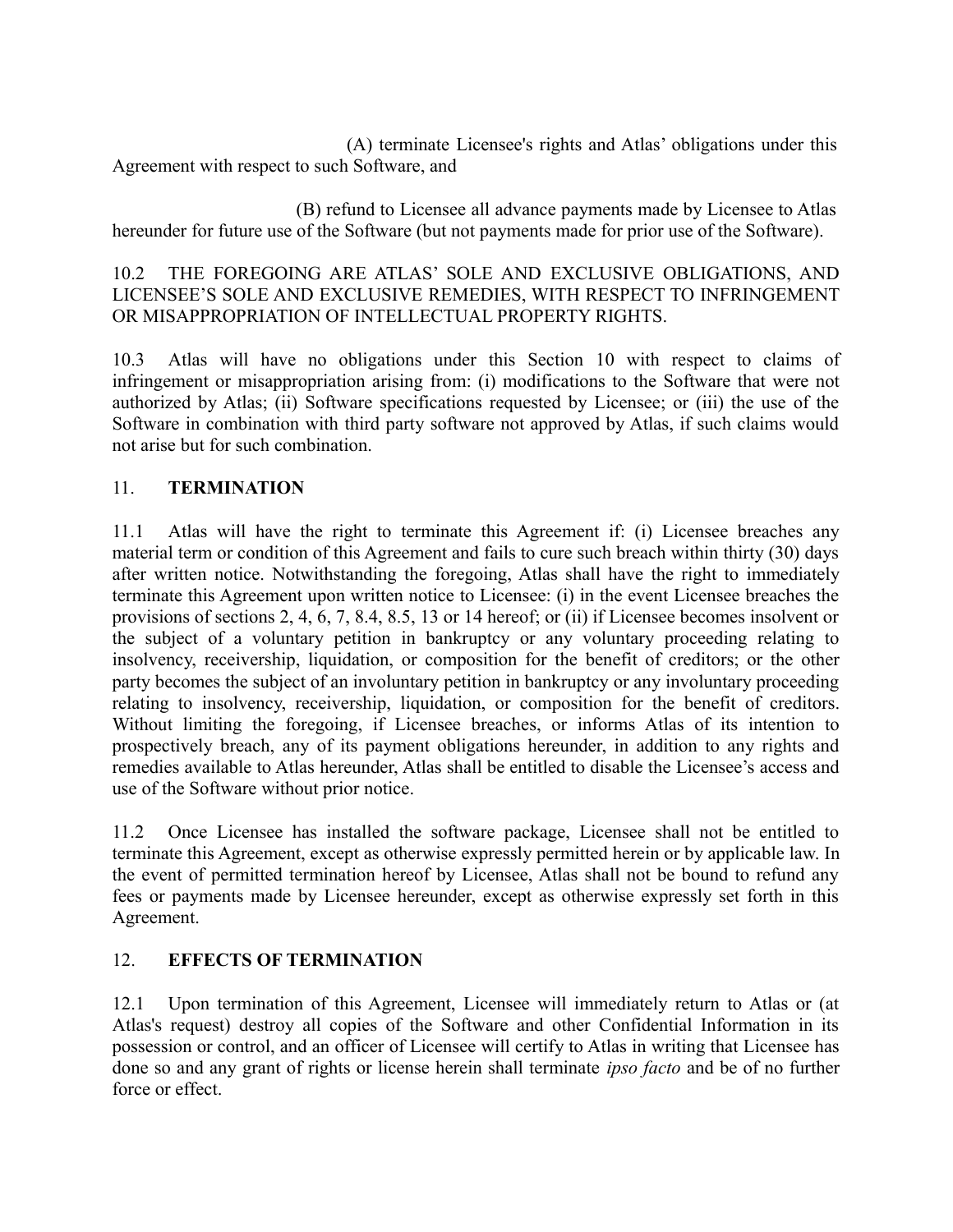12.2 The rights and obligations of the parties contained in Sections 4 (License Restrictions), 6 (Proprietary Rights), 7 (Representations and Warranties), 8 (Disclaimer and Limitation of Liability), 9 (Infringement Indemnity), 10 (Injunctions), 11 (Termination), 12 (Effects of Termination), 13 (Confidentiality), 14 (Non-Disparagement) and 15 (General) will survive the termination of this Agreement.

## 13. **CONFIDENTIALITY**

13.1 Licensee agrees that it will not disclose to any third party or use the Software, Documents or other Confidential Information disclosed to it by Atlas, except to carry out its rights and obligations under this Agreement, and that it will take all reasonable measures to maintain the confidentiality of all Confidential Information in its possession or control, which will in no event be less than the measures it uses to maintain the confidentiality of its own information of similar importance. Confidential Information includes all information designated by Atlas as confidential or proprietary within a reasonable time of its disclosure or which a reasonable person would expect to be treated as confidential including the terms of this contract.

13.2 "**Confidential Information**" will not include information that: (i) is in or enters the public domain without breach of this Agreement; or (ii) is required by law to be disclosed, provided that Licensee gives prompt written notice of such requirement prior to disclosure.

13.3 Licensee acknowledges that the improper disclosure of Atlas's Confidential Information could cause substantial harm to Atlas that could not be remedied by the payment of damages alone. Accordingly, Atlas will be entitled to preliminary and permanent injunctive relief and other equitable relief for any breach of this Agreement or misuse of Confidential Information by Licensee.

### 14. NON-DISPARAGEMENT

14.1 At all times during the term hereof, or following the early termination of the term for any reason, Licensee hereby undertakes, represents and warrants, without reservation, that it shall not engage in any pattern of conduct that involves the making or publishing of written or oral statements or remarks (including online blogs or posts) that are disparaging, deleterious or damaging to the integrity, reputation or goodwill of, or that brings public ridicule, contempt or censure upon, Atlas, its affiliates, directors, officers, shareholders, employees, successors, licensees and assigns. Licensee hereby acknowledges that the breach of the foregoing undertaking, representation and warranty shall result in serious and irreparable harm to Atlas and Atlas may, in addition to its right to terminate this Agreement as set forth in Section 11 above, seek injunctive or other equitable relief in the event of breach or threatened breach of this Section 14.

### 15. **GENERAL**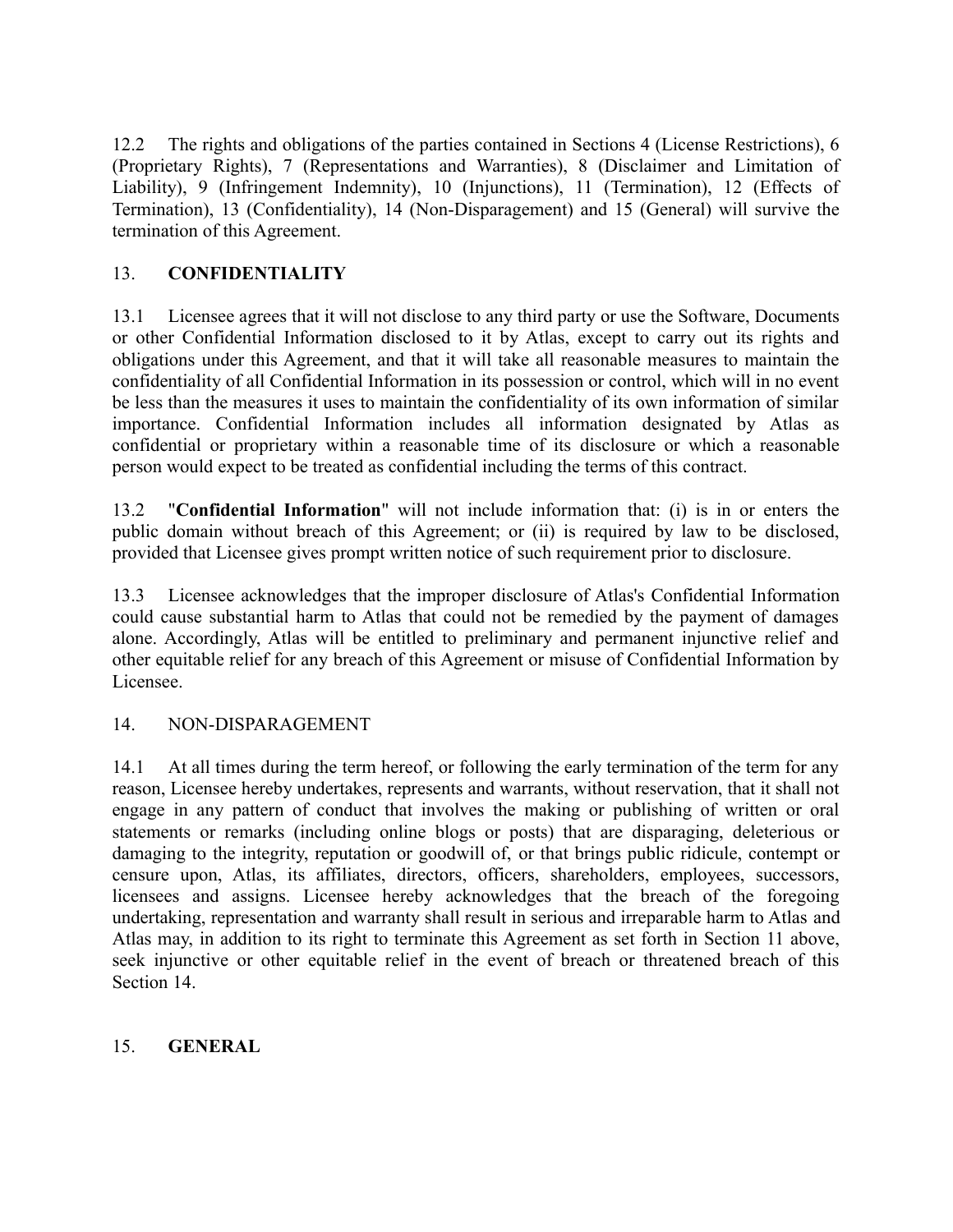15.1 It is acknowledged and agreed that this Agreement shall not be governed by the United Nations Convention on Contracts for the International Sales of Goods.

15.2 The preamble and all schedules and exhibits hereto shall be deemed and integral part of this Agreement as if recited at length herein.

15.3 This Agreement will bind and inure to the benefit of each party's permitted successors and assigns.

15.4 *Les parties ont expressément exigé que ce contrat soit rédigé en anglais*. The parties have expressly requested that this Agreement be drafted in English.

15.5 This Agreement shall be interpreted in accordance with and governed by and interpreted and construed in accordance with the laws of the Province of Ontario and the federal laws of Canada applicable therein and shall be treated in all respects as an Ontario contract.

15.6 The parties hereby attorn to and agree irrevocably to submit to the exclusive jurisdiction of the Courts of the Province of Ontario. Notwithstanding the foregoing, Atlas shall be entitled to seek provisional or interlocutory injunctive relief, including without limiting, a temporary restraining order in the jurisdiction in which the defendant has a place of business at the date of the application by Atlas. Any dispute, controversy or claim arising out of or relating to this contract including any question regarding its existence, interpretation, validity, breach or termination or the business relationship created by it shall be referred to and finally resolved by arbitration under the ADR Chambers International Arbitration Rules and shall not be subject to any appeal to the courts or otherwise. The place of the arbitration shall be Toronto, Ontario. There shall be one (1) arbitrator. The parties shall agree on the appointment of the one (1) arbitrator within (3) days of the receipt of the notice of arbitration, failing which the ADR Chambers Appointing Committee shall appoint the one (1) arbitrator in accordance with Rule 5.2 of the ADR Chambers International Arbitration Rules. The language of the arbitration shall be English. The Province of Ontario's rules of civil procedure in effect at the time of the commencement of the arbitration shall apply with respect to pre-hearing disclosure of documents and examinations for discovery.

15.7 If any provision of this Agreement is found invalid or unenforceable, that provision will be enforced to the maximum extent permissible, and the other provisions of this Agreement will remain in force.

15.8 Except for payments due under this Agreement, neither party will be responsible for any failure to perform due to causes beyond its reasonable control (each a "**Force Majeure**"), including, but not limited to, acts of God, war, riot, embargoes, acts of civil or military authorities, denial of or delays in processing of export license applications, fire, floods, earthquakes, accidents, strikes, or fuel crises, power failures or inclement weather, provided that such party gives prompt written notice thereof to the other party. The time for performance will be extended for a period equal to the duration of the Force Majeure, but in no event longer than sixty days.